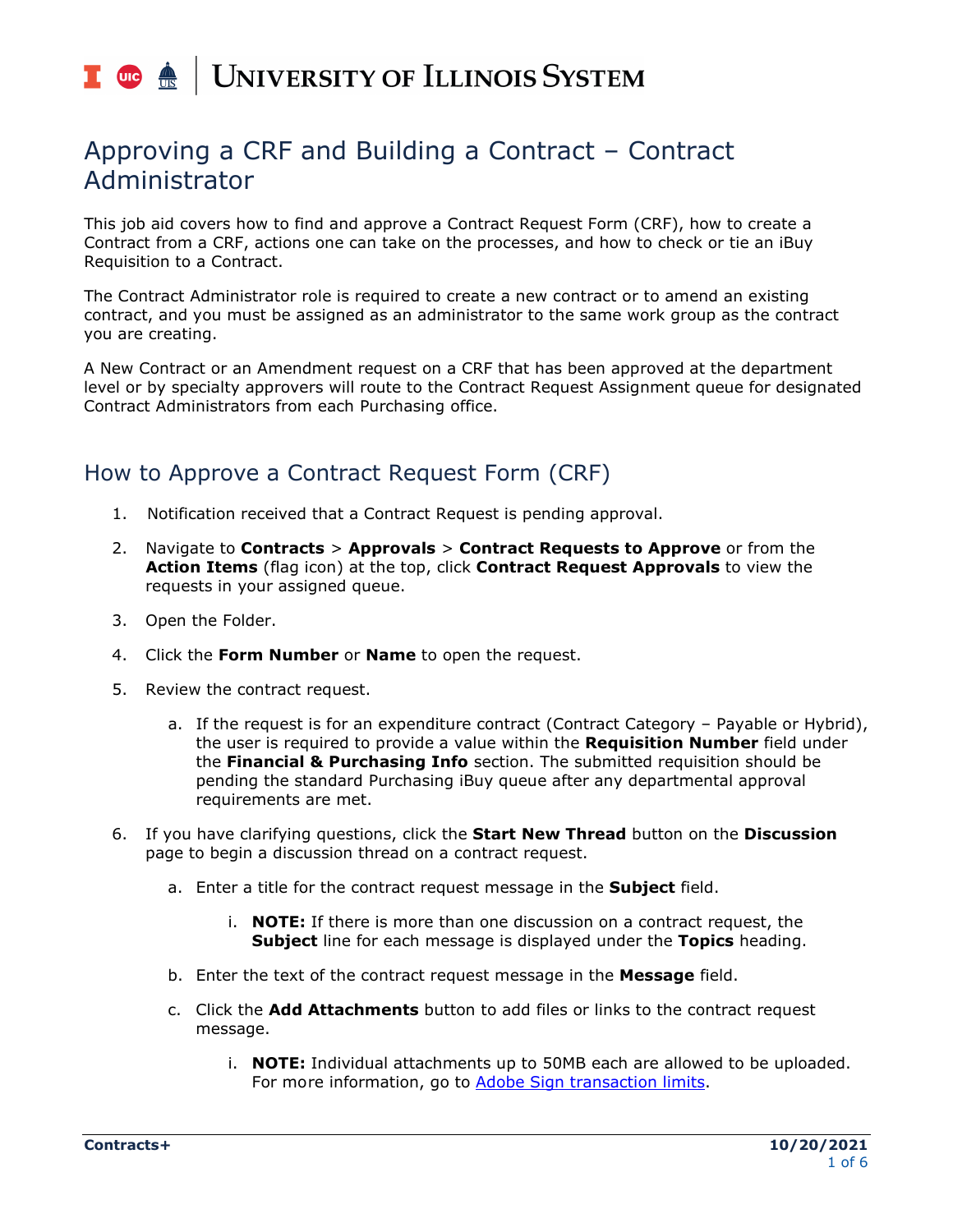## UNIVERSITY OF ILLINOIS SYSTEM T une de

- ii. When you add attachments to the contract record, you can indicate whether you would like the attachments to be included in the print order. If they are included in the print order, that means that the attachments will be rolled up into a single .pdf document. This document is what is sent to Adobe to get the signature. If you included the Main Doc 6 MB, Addendum A 3 MB, and Addendum B 4MB documents in the print order, the integration would likely fail because the combined file size would be over the 10 MB size limitation for Adobe.
- d. By default, the **Sent Notification To** field will be prepopulated with the requestors name. You may search and add more users to the message.
- e. Click **Post Message** to display a message on the **Discussion** page.
- f. If needed, you can also click the **Edit** button to change the text of a contract request message or reply to this thread to respond to a message.
- 7. **Form Request Actions** for the assigned Contract Administrator are:
	- a. **Approve/Complete** use once the request has been reviewed and is ready to be turned into a contract.
	- b. **Forward To…** pop-up box allowing you to search for another user in the system and pass the request to.
	- c. **Put Request on Hold** with an option to add a note.
	- d. **Reject** this disables the request, and the user would have to start over.
	- e. **Return to Requestor** used to send the Contract request back to the user to make changes and resubmit.
	- f. **Return to Shared Folder** used to return the contract request back to the original assignment queue, allowing someone else to take ownership of the request.
- 8. Once you are ready to approve the request, select **Approve/Complete** from **Form Request Actions**.

## How to Create a Contract from a Contract Request Form (CRF)

- 1. Open a second window of iBuy Contracts+ by right clicking the University of Illinois System logo on the top left corner of the screen and selecting **Open link in new window**. Then, search for the Form Number of the CRF you will be creating a contract for.
	- a. **NOTE:** This way you will have easy access to details of the request that may need transferred to the Contract as you create it.
- 2. From within the approved CRF, click **Request Actions** from the top right-hand side of the form and select **Create Contract**.
- 3. On each field in the **Create Contract** pop-up, you can start to type the acronym PCM for the list of types or click **Search** (magnifying glass icon) for possible options.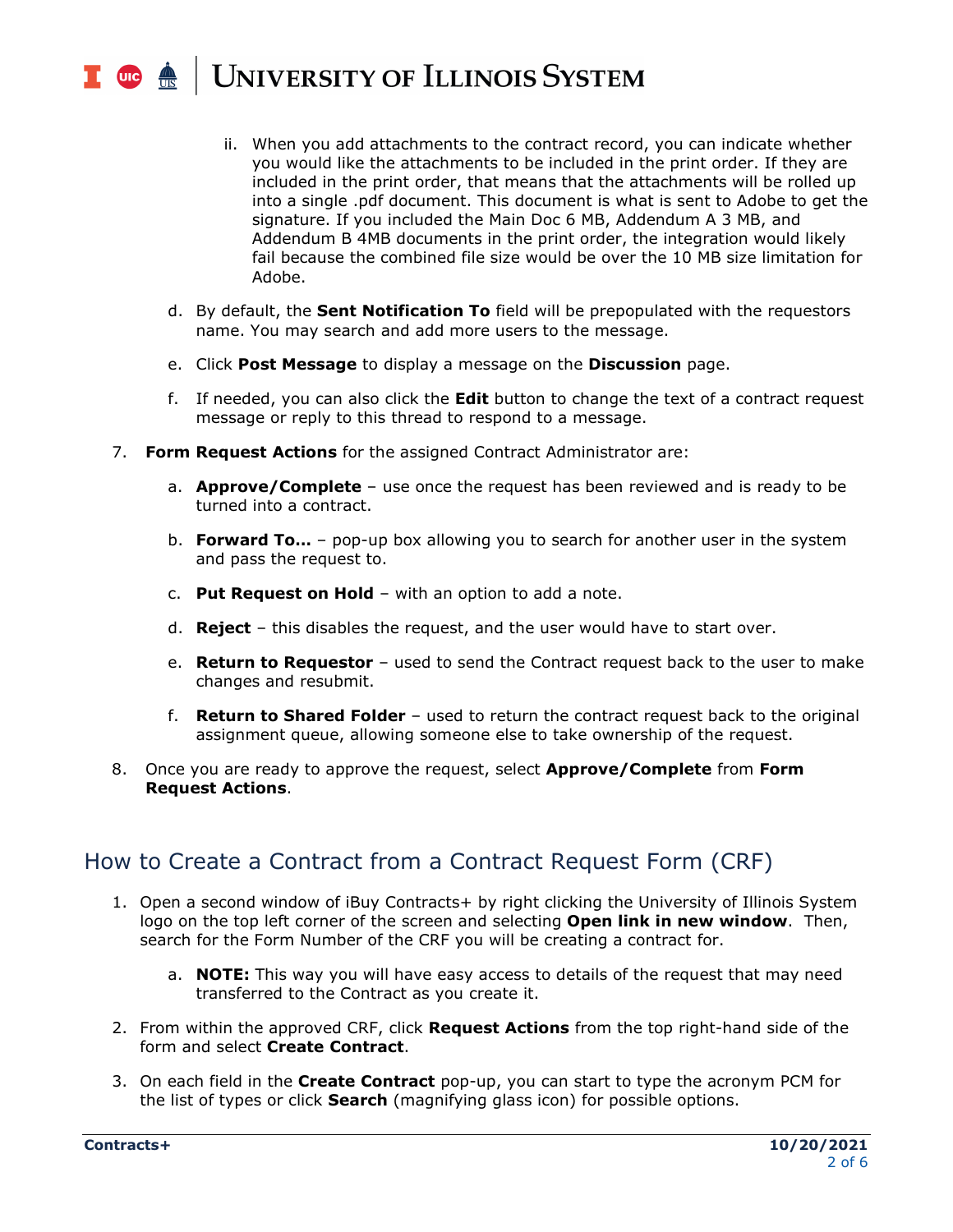### **UNIVERSITY OF ILLINOIS SYSTEM UIC**

- a. **Contract Name** This information can be copied from the CRF; however, if the user did not use the proper format required by the Contract Administrator, you may take this opportunity to update the name. This will be the only time you can change this field.
	- i. **NOTE:** Please use the following format when creating the Contract Name: **[Contract Category] – [Requesting Unit] – [Other Party Name]**
		- 1. Example: Payable College of Vet Med Clean Uniform Company
- b. **Contract Type** You can start to type the acronym PCM for the list of types or click **Search** (magnifying glass icon) for possible options. Contract Types include predetermined fields specific to the type of contract you are creating. Once selected and saved, a Contract Type cannot be changed.
- c. **Use Contract Template** This defaults to **Yes.** DO NOT CHANGE; For **Visibility Settings** leave this set to **Yes**.
	- i. Use the default **Visibility Setting Contract Template** that displays for the Contract Type you selected in order to apply the Board of Trustee recommendations for the **Applies To** and the **User and Contact** sections of a contract.

| About the Contract (Step 1 of 1) |                                           |  |              | $\overline{z}$ |
|----------------------------------|-------------------------------------------|--|--------------|----------------|
| Contract Name *                  | Contract Template Example                 |  |              |                |
| Contract Type *                  | PCM - Software                            |  | $x$ $\alpha$ |                |
| Use Contract Template            | $N$ es $\bigcirc$ No                      |  |              |                |
| Contract Template                | PCM - Software Visibility X Q<br>Settings |  |              |                |
| Work Group                       | Type to filter                            |  | a            |                |
| Main Document Template           | Type to filter                            |  | a            |                |

- e. **Work Group** This is based on the **College Code** which can be found on the CRF under **Unit Questions**. When found, you can simply type the two letter College Code in the Work Group field. Alternatively, you can search for it by clicking the magnifying glass. It will pull up University of Illinois which you can expand to find the area of the University your PCM office covers. If you expand that section, you will find a listing with the College Codes.
- f. **Main Document Template** (MDT)– If applicable, these are used to configure contract text using Jaggaer Contract Authoring for Word app. Refer to the *Using the Jaggaer Word App – Contract Administrators* job aid or contact support. Main Document Template (MDT) saves time by eliminating the need to enter contract information repeatedly. The option to switch some content using clauses and alternative language will be available.
- 4. Click **NEXT**.

ii.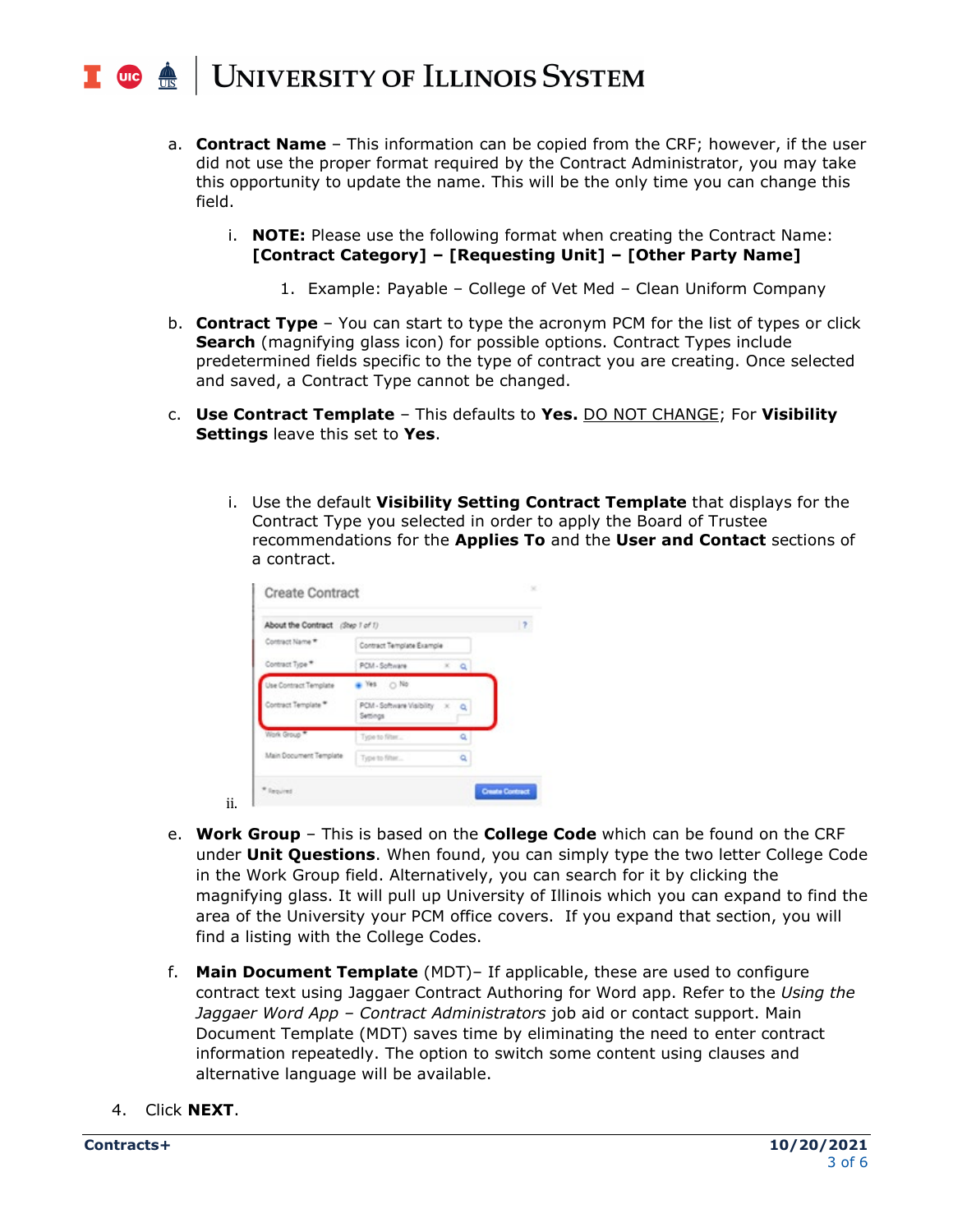#### UNIVERSITY OF ILLINOIS SYSTEM  $\blacksquare$  and  $\bigoplus$

- 5. This will ask what attachments from the CRF you would like copied to the Contract. After you make selections, click **Create Contract**.
- 6. A **Contract Number** (CN-00000XXX) has been assigned. Refer to the top left corner.
- 7. Although most fields carry over from the CRF, some do not. Some are also fields specific to the Contract and are not on the CRF. You will need to ensure all required fields, marked as **\***, are complete and have accurate values. Some of these fields are provided below.
- **8. Use eSignature for this contract?** Select **Yes** if you plan to use AdobeSign for signatures.
- 9. Populate the **Value** field in the **Contract Header section** with the number in the **Amount** field in the **Financial & Purchasing Information** section and ensure they match
	- a. **NOTE:** Although not marked as required, you must complete the **Value** field in the **Contract Header** section.
- 10. **Dates and Renewal** section
	- a. **End Date** Verify the End Date time is 11:59 PM.
	- **b.** Leave the **Review Date**, **Review Term**, **Renewals Remaining** and **Renewal Term** fields empty if they do not apply to the contract.
- 11. **Fiscal Year Spend Approvals** select the correct range.
- 12. **Second Party Legal Structure** select an option from the drop-down menu.
- 13. **Purchasing Contact Information** These fields populate on the Main Document Template but are not required.
- 14. As you move through the screens, you can tell if you have completed a screen when it shows a green check mark. If it's not complete, the check mark will be gray. Or, when you get to the final screen, **Submit for Approval**, it will provide an error message(s). **Please complete all required sections to submit this contract** and will show you what screens have information missing.
- 15. On the left side of the screen, are some optional features you can use:
	- a. Apply **Obligations** such as a reminder to collect an insurance certificate, a testing requirement, tiered payment requirement, etc. See job aid *Adding an Obligation to a Contract for Contract Administrators*.
	- b. Process Internal or External **Review Rounds**.
		- i. **NOTE:** Refer to the *Internal Review Rounds – Contract Administrator* job aid.
	- c. **eProcurement Setup** (if applicable). Leave blank for now. More information coming soon.
	- d. Use **Communication Center**. This is used to manage correspondence about a contract and keep in one central location.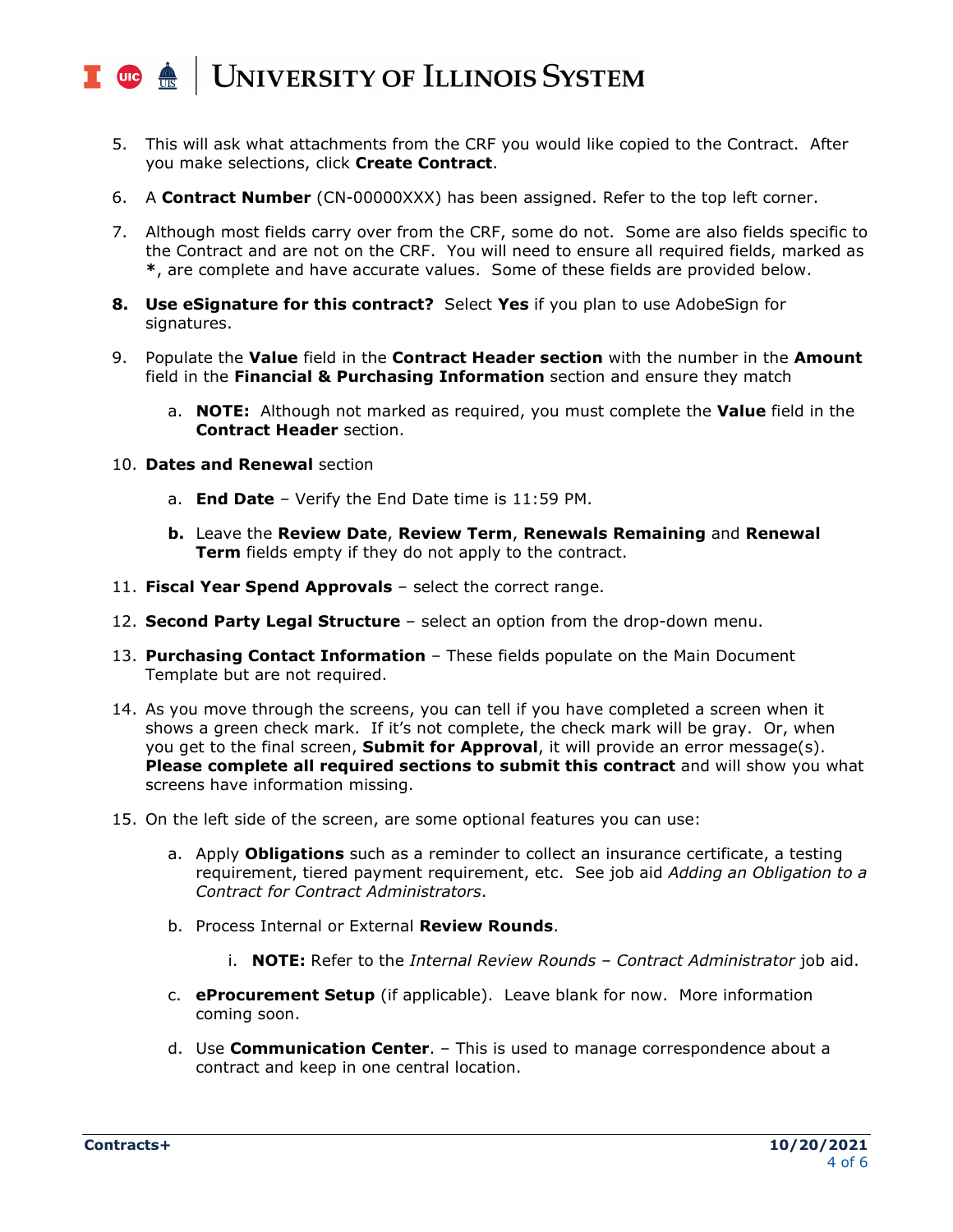

- 16. Review **Main Document Template** (MDT) located within the **Attachments** tab or select **Open Main Document** on the left side of the screen. You may check out the document and make edits, then finalize.
	- a. As details from the placeholders are populated off the contract and into the body of the MDT, text can shift in the document and possibly cause hanging sentences or words.
		- i. Click **Enable Editing** and open the Jaggaer Word App **Show Taskpane** icon and select **Check Out** at the bottom of the task pane. Note: You will need to install the Jaggaer Word App if you do not have it. Please refer to the job aid *Using the Jaggaer Word App during Contract Review*.
		- ii. Click the Show/Hide button  $\mathbb{I}$  and adjust the line returns in the sentence/section to fix.
		- iii. Once the change is made, click the Show/Hide button  $\P$ .
		- iv. Once all changes are made, at the bottom of the Jaggaer Word app task pane, select **Check In** to check the document back into Contracts+. A prompt will show up prior to checking in. For versioning purposes, provide details on what adjustments were made when prompted and click **OK**.
		- v. Close the file. You do not need to select **Save** at the prompt.
	- b. *Contract for Procurement of Supplies and Services* (POSS) Template. If any additional **Exhibit(s)** are selected for use when building the contract, the *Table of Contents* section needs to be updated to reflect the additional exhibit(s).
		- i. Click **Enable Editing** and open the Jaggaer Word App **Show Taskpane** icon and select **Check Out** at the bottom of the Task Pane.
		- ii. Click on the *Contents* box in the Contract and the **Update Table** will appear.
		- iii. Select **Update Entire Table**.
		- iv. **Check In** the document. For versioning, provide details on what adjustments were made when prompted and click **OK**.
		- v. Close the file. You do not need to select Save at the prompt.
- 17. Attach any additional supporting documentation.
- 18. Validate Approval Steps by clicking on **Submit for Approval** tab.
- 19. Confirm all actions are complete and expand the **View Approval Steps** to ensure the contract is not set to go a Missing queue or Invalid Data. These indicate values are missing and need to be addressed before you submit the contract.
- 20. Click **Submit for Approval** to send the Contract through the approval process.
	- a. **NOTE:** Depending on the contract status (example: Draft), there are additional Contract Actions you can take. From the top right corner of the contract creation